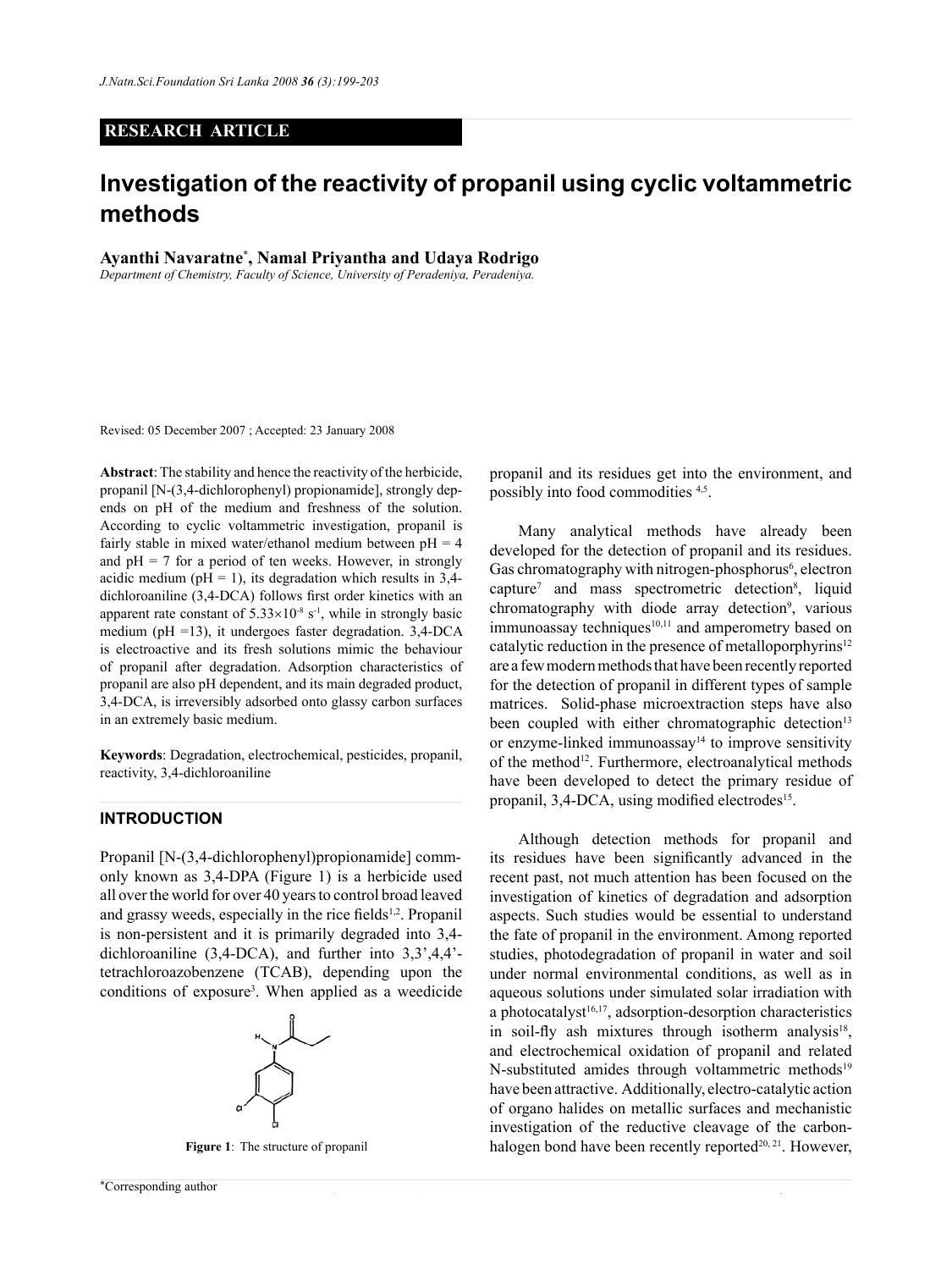determination of the fate of propanil requires continuous monitoring of the levels of propanil in the environment to reach a firm conclusion.

The objective of this research was to employ cyclic voltammetric methods for the detection of propanil, in order to investigate the stability and reactivity of propanil together with its adsorption characteristics over a wide pH range of 1.0 to 13.0. The conclusions of such studies would be important, not only for the development of kinetics and adsorption models to be extended for the prediction of the fate of propanil in the environment, but also for updating the tolerance limits and risk assessment of this heavily used anilide pesticide.

# **METHODS AND MATERIALS**

*Materials*: Analytical grade potassium chloride, sodium hydroxide, potassium hydrogen phthalate (KHP), potassium hydrogen orthophsphate and ethanol (99.99 %), used for the preparation of electrolyte solutions, and 3,4-DCA were purchased from Sigma-Aldrich (USA). High purity N-(3,4-dichlorophenyl) propionamide (propanil) was a donation from the Department of Agriculture, Peradeniya, which was further recrystallized before use.

*Sample preparation*: All aqueous electrolyte solutions were prepared in 20 % ethanol using freshly distilled water. All electrochemical experiments were carried out under  $N_2$  atmosphere. The pH was measured with an Orion Model 420A meter, equipped with an Orion pH electrode (Thermo Orion, USA).

*Instrumentation*: Cyclic voltammetry was performed with a CV-1B cyclic voltammograph and recorded on a Model 240 R X-Y recorder (both from Bioanalytical Systems, USA). All potentials were reported with respect to the saturated calomel reference electrode (SCE). Glassy carbon (GC) electrode and the platinum wire electrode served as the working and the counter electrodes, respectively.

# **RESULTS AND DISCUSSION**

Cyclic voltammetry of  $1.0 \times 10^{-3}$  mol dm<sup>-3</sup> propanil, freshly prepared in  $pH = 7$  phosphate buffer (0.1 mol  $dm^{-3}$ ) in ethanol/water (1:4) solvent system, indicates that propanil is electrochemically active, showing a strong oxidation peak centred at +1.45 V (Figure 2a). Due to the low solubility of propanil in distilled water, a mixed solvent system (ethanol/water 1:4) was used in this study. It is also important to state that the medium is still 80 % water, and hence pH corrections to account for solvent effects are not necessary. Careful voltammetric characterization experiments conducted at regular time intervals for a period of ten weeks showed that the major oxidation peak changed neither its position nor its magnitude significantly at  $pH = 7$  (Figure 2b). Similar results were also observed in solutions of pH between 4 and 7 suggesting that propanil is fairly stable within these pH values, which is in agreement with our previous studies<sup>15</sup>.

However, drastic changes in the voltammetric behavior were observed beyond this pH range. Fresh solutions of propanil at  $1.0 \times 10^{-3}$  mol dm<sup>-3</sup> concentration level did not show any electrochemical activity within the working potential range at  $pH = 1$  (Figure 3a), indicating the electroinactivity of propanil at this pH. This is probably due to the interference of the oxidation peak of propanil with the solvent breakdown process. However, one irreversible oxidation peak, and one oxidation/ reduction couple appeared after one week, indicating the change in reactivity of propanil with exposure to very low pH. Monitoring the activity of propanil for longer periods at  $pH = 1$  indicated that the intensity of the peaks, which appeared after one week, significantly increased with time (Figure 3b).

Further electrochemical investigation reveals that the intensities of these peaks were decreased during continuous scanning due to the decrease in the concentration gradient under unstirred condition, as expected (Figure 4). However, no chemisorption effects were encountered at this pH because thorough rinsing of the electrode with water and efficient stirring of the electrolyte solution were able to regenerate the electrochemical activity as observed in the first scan.

Interestingly, electrochemical behaviour of propanil after 10 weeks and that of a fresh solution of 3,4-DCA are equivalent at  $pH = 1$  (Figures 3b and 5). It is therefore suggested that propanil undergoes slow degradation yielding 3,4-DCA under extremely acidic conditions. Consequently electrochemical characteristics of propanil observed under such condition are attributed to the electroactivity of 3,4-DCA. Detailed investigation of cyclic voltammetric features in Figure 3b indicated that peak 3 did not appear in the first scan which was started from the cathodic end although peak 1 appeared, followed by peak 2. Thus the product of the oxidation reaction associated with peak 1 is the reactant for the process associated with peak 2 followed by subsequent oxidation giving rise to peak 3. It is suggested that headto-tail oxidative coupling of 3,4-DCA, the degraded product of propanil as shown below, is responsible for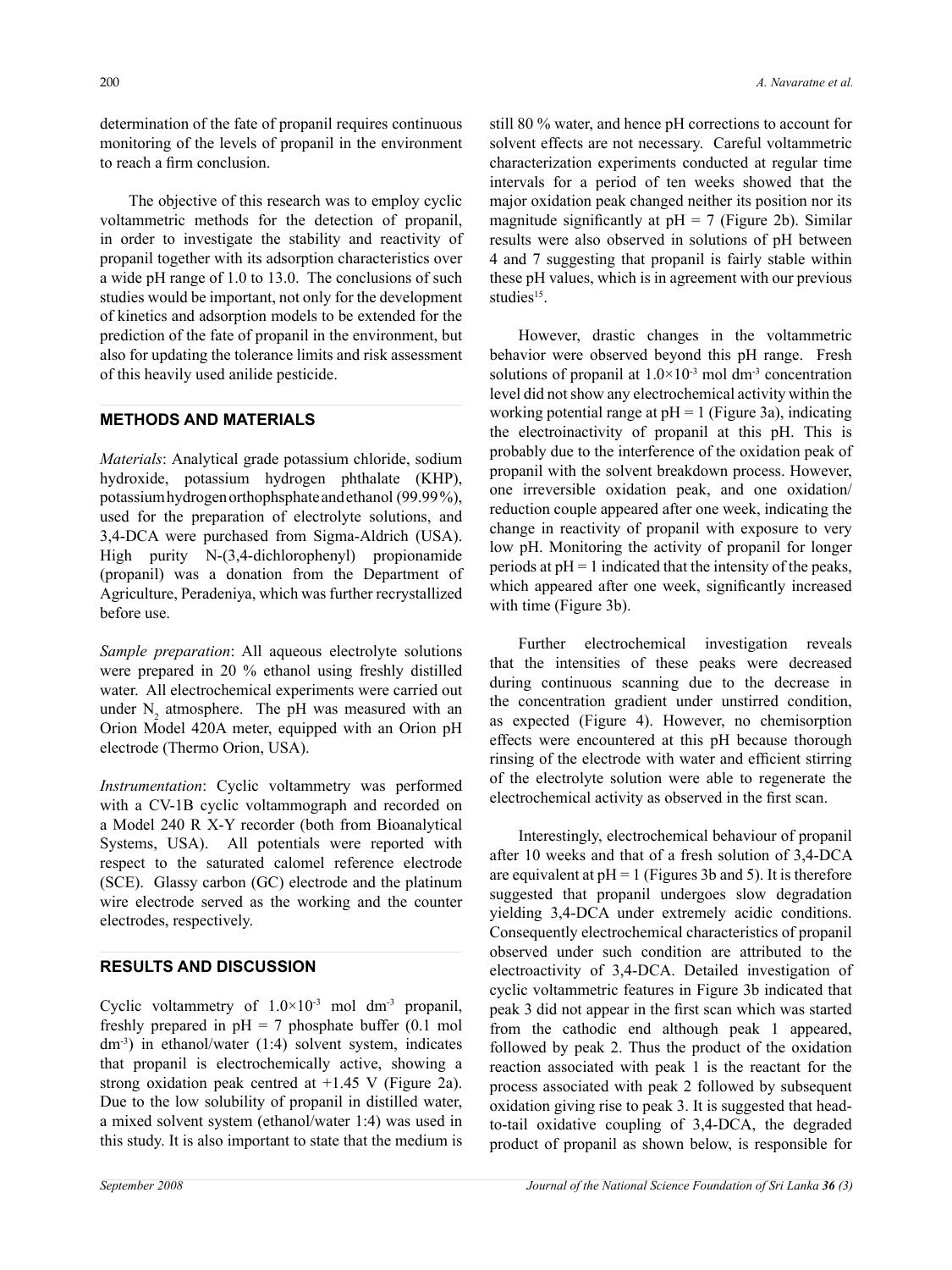

**Figure 2:** Cyclic voltammograms of  $1.0 \times 10^{-3}$ mol dm<sup>-3</sup> propanil in  $pH = 7$ phosphate buffer (0.1 mol dm-3) under  $N_2$  saturated at a scan rate of 50 mV s-1 (a) at the time of preparation (b) 10 weeks after preparation.



**Figure 4:** Continuous scanning responses of  $1.0 \times 10^{-3}$ mol dm<sup>-3</sup> propanil in  $pH = 1$  KCl/HCl (0.2) mol dm<sup>-3</sup>) under  $N_2$  saturated at a scan rate of 50 mV s<sup>-1</sup> recorded one week after solution preparation. Arrows indicate the direction of the shift during scanning.



**Figure 6:** The variation of the logarithmic peak current for the oxidation of propanil at  $pH = 1$  with time (The regression coefficient,  $R^2 = 0.95812$ ).



**Figure 3:** Cyclic voltammograms of  $1.0 \times 10^{-3}$ mol dm-3 propanil in pH = 1 KCl/HCl  $(0.2 \text{ mol dm}^3)$  under  $N_2$  saturated at a scan rate of 50 mV s<sup>-1</sup> recorded (a) at the time of preparation (b) 10 weeks after solution preparation.



**Figure 5:** Cyclic voltammogram of  $1.0 \times 10^{-3}$ mol dm-3 fresh solution of 3,4-DCA in pH=1 KCl/HCl (0.2 mol dm-3) under  $N_2$  saturated at a scan rate of 50 mV s<sup>-1</sup>.



**Figure 7:** Cyclic voltammograms of a fresh solution of  $1.0\times10^{-3}$  mol dm<sup>-3</sup> (a) propanil and (b) 3,4-DCA in  $pH = 13$  KHP/NaOH (0.2 mol dm<sup>-3</sup>) under  $N_2$  saturated. Scan rate: 50 mV s<sup>-1</sup>.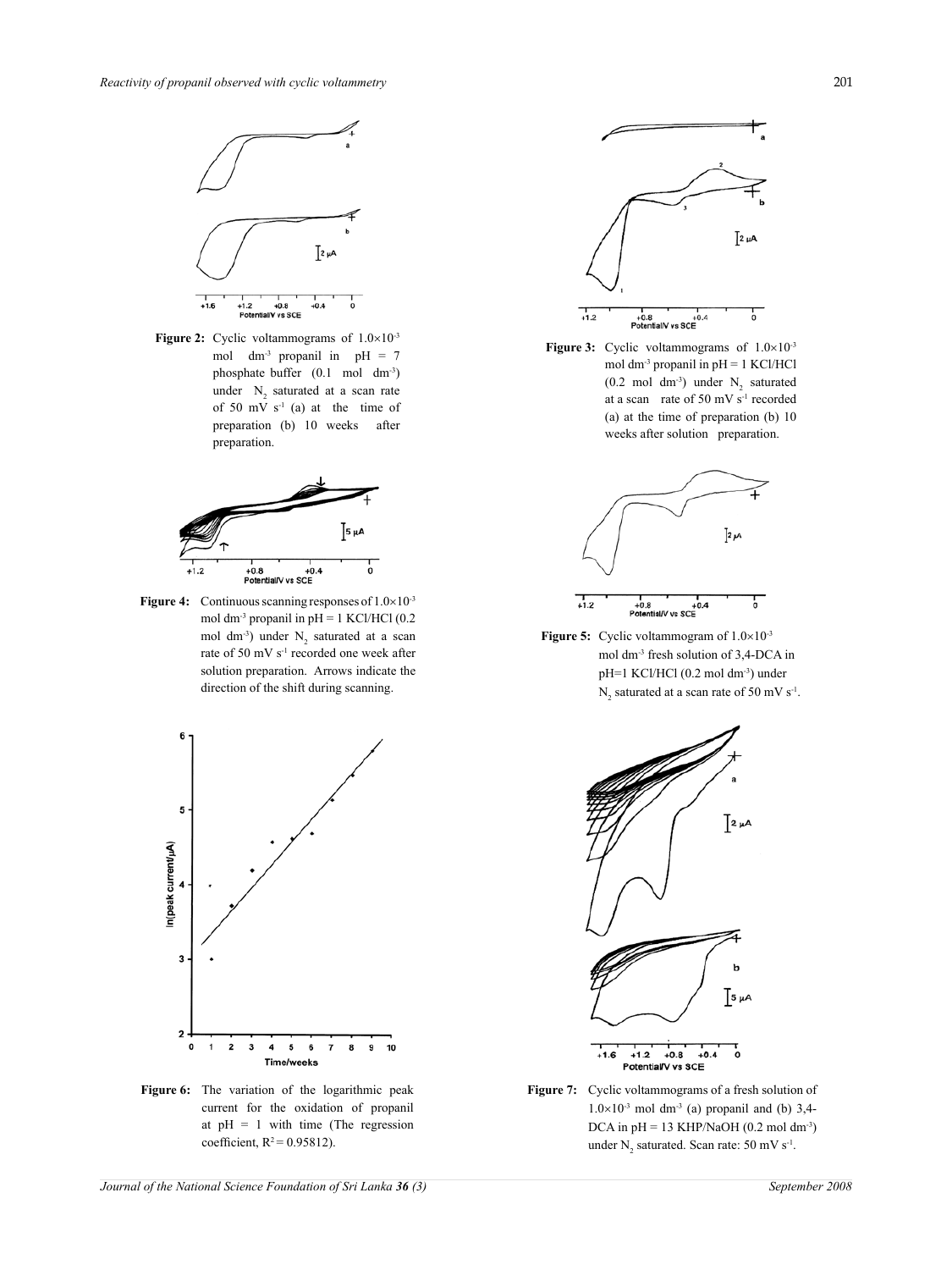

the oxidation peak at  $+1.0 \text{ V}$  (peak 1). The product of the above oxidation reaction would undergo the following reversible process giving rise to peaks 2 and 3. A similar mechanism has already bean proposed for p-chloroaniline at  $pH < 4$  using an electrochemical method<sup>22</sup>.



The kinetics of the degradation process of propanil at  $pH = 1$  can be followed by monitoring the rate of increase in the current of the major oxidation peak at  $+1.0$  V, which is due to the presence of 3,4-DCA. This reaction follows first order kinetics according to the linear plot between the logarithmic peak current and the time of measurement (Figure 6). The slope of the plot, the apparent rate constant associated with the degradation process, is determined to be  $5.33\times10^{-8}$  s<sup>-1</sup>. This demonstrates that the reactivity of propanil can be indirectly monitored by observing the electrochemical activity of the degraded product, 3,4- DCA.

The behaviour of propanil in basic medium is much different from that in acidic medium in many respects. Fresh solutions of propanil at  $pH = 13$  result in three irrerversible oxidation peaks at  $+0.47$  V,  $+0.80$  V and  $+1.50$  V (Figure 7a). However, unlike at pH = 1, electrochemical activity is not significantly altered with



**Figure 8:** The plot of log  $(i_p/\mu A)$  vs. (log (v/mV s<sup>-1</sup>), where  $i<sub>p</sub>$  is the peak current and v is the potential scan rate, for the oxidation of propanil at  $pH = 13$ .

time. Furthermore, the electrochemical behaviour of a fresh solution of 3,4-DCA at  $pH = 13$  is very much similar to the electrochemistry of a fresh solution of propanil at the same pH (Figure 7b). Therefore, it is suggested that propanil undergo base hydrolysis due to the nucleophilic attack of OH- at the carbonyl position of propanil forming 3,4-DCA. According to electrochemical observations, base hydrolysis is faster, and the electroactivity of propanil observed for a fresh solution is due to the presence of 3,4-DCA. Further, the presence of different anionic constituents, namely KCl/NaOH mixture (both at 0.1 mol dm-3), does not alter the electrochemistry of propanil solutions at pH =13.

Continuous cyclic voltammetric scans recorded at  $pH = 13$  indicate that the intensity of all the oxidation peaks is drastically decreased even at the second scan (Figure 7a). However, in contrast to the observations made at  $pH = 1$ , rinsing the electrode and stirring the solution did not reproduce the initial voltammetric behaviour, indicating that the electrochemically degraded product, 3,4-DCA, which is formed rapidly, would have strongly adsorbed on to the glassy carbon surface during the first few potential scans. An attempt to make electrochemical cleaning of the surface through application of the starting potential for a period of few minutes prior to the potential scan also failed to reproduce the voltammetric behaviour, confirming irrerversible adsorption of 3,4-DCA, or electrochemical degradation of 3,4-DCA forming electroinactive compounds. Such observations lead to the suggestion that irreversible adsorption of the degraded products of propanil take place at slower rates under real environmental conditions even at moderate pH values.

Adsorption characteristics of propanil were further investigated by analyzing the variation of peak current  $(i<sub>p</sub>)$  of the oxidation peak at +1.50 V (pH = 13) with the potential scan rate (v). The plot of  $log(i_p)$  vs.  $log(v)$  results in a slope of  $0.7$  at low scan rates and of  $0.4$  at high scan rates (Figure 8). This clearly suggests that the oxidation process at low scan rates is a combination of adsorption and diffusion. However, increase in the scan rate would change the rate-limiting step of the oxidation process as diffusion-controlled, although strong adsorption may appear as a follow-up step.

# **CONCLUSION**

[N-(3,4-dichlorophenyl)propionamide], propanil, is fairly stable between  $pH = 4$  and  $pH = 7$ , and its electroactivity within this pH range remains unchanged for a period of ten weeks. However, it undergoes degradation producing 3,4-dichloroaniline (3,4-DCA) in strongly acidic or basic media, and the rate of degradation strongly depends on the